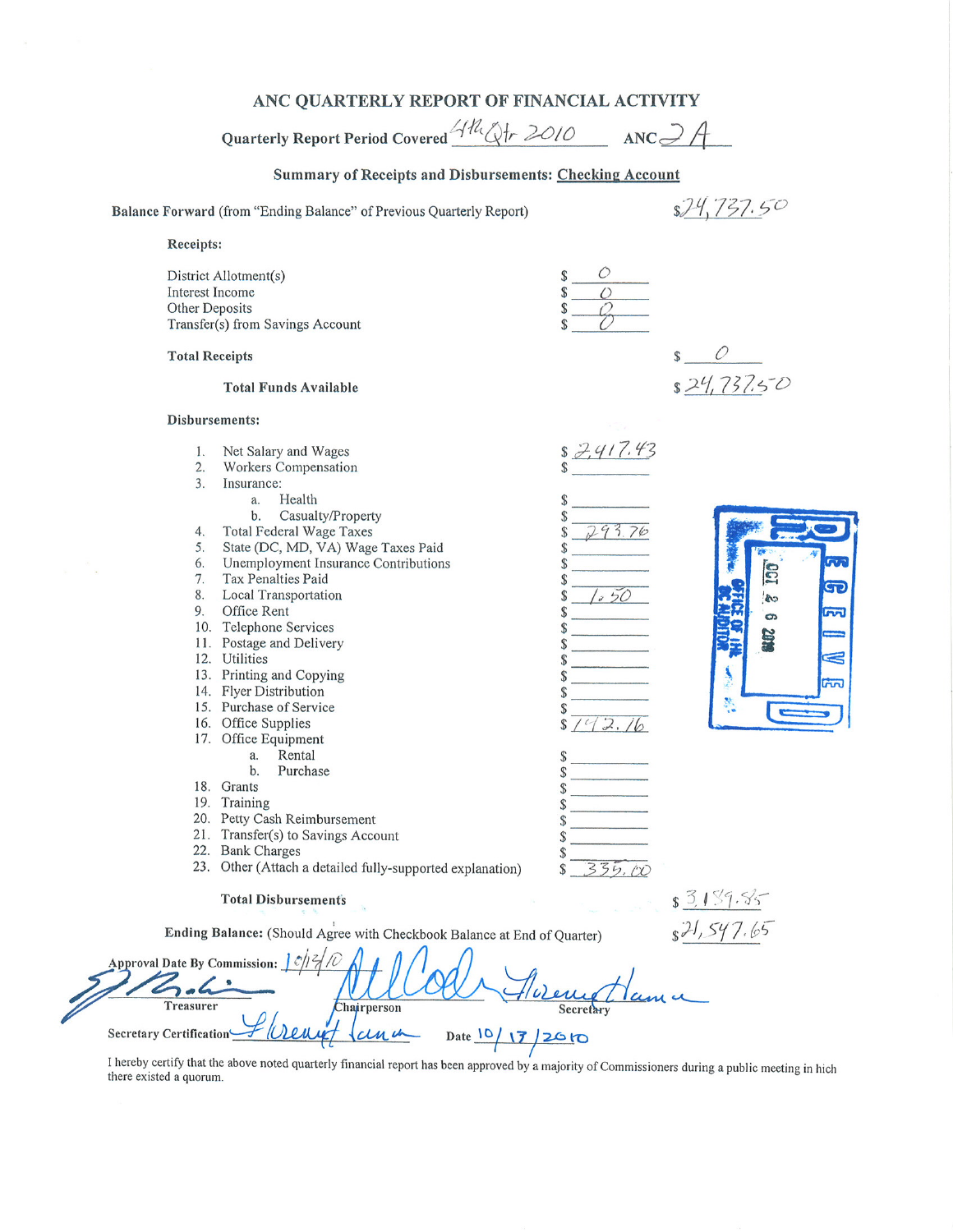| Check Date | Payee                      | Amount   | Categ Purpose      | Date Approved                                  |  |
|------------|----------------------------|----------|--------------------|------------------------------------------------|--|
|            | 1234 7/21/10 J A Williams  | \$805.81 |                    | 1 Exec Dir salary (Jui Budget approver 3/17/10 |  |
|            | 1235 7/21/10 J A Williams  | \$335    | 23 *locksmith      | Budget approver 3/17/10                        |  |
|            | 1236 7/21/10 J A Williams  | \$49.75  | 16 Office supplies | Budget approver 3/17/10                        |  |
|            | 1236 7/21/10 J A Williams  | \$1.50   | 8 Parking          | Budget approver 3/17/10                        |  |
|            | 1237 7/21/10 U S Treasury  | \$293.76 | 4 Fed Tax Withheld | Budget approver 3/17/10                        |  |
|            | 1238 9/15/10 J A Williams  | \$805.81 |                    | 1 Exec Dir salary (Jul Budget approver 3/17/10 |  |
|            | #1240 9/15/10 J A Williams | \$12.41  | 16 Office supplies | Budget approver 3/17/10                        |  |
|            | #1242 9/15/10 J A Williams | \$805.81 |                    | 1 Exec Dir salary (Au Budget approver 3/17/10  |  |
|            | 1243 9/15/10 A Irizarry    | \$80     | 16 Office supplies | Budget approver 3/17/10                        |  |

\*Locksmith needed to open ANC files stored at West End Neighborhood Library #Checks # 1239 & 1241 voided.